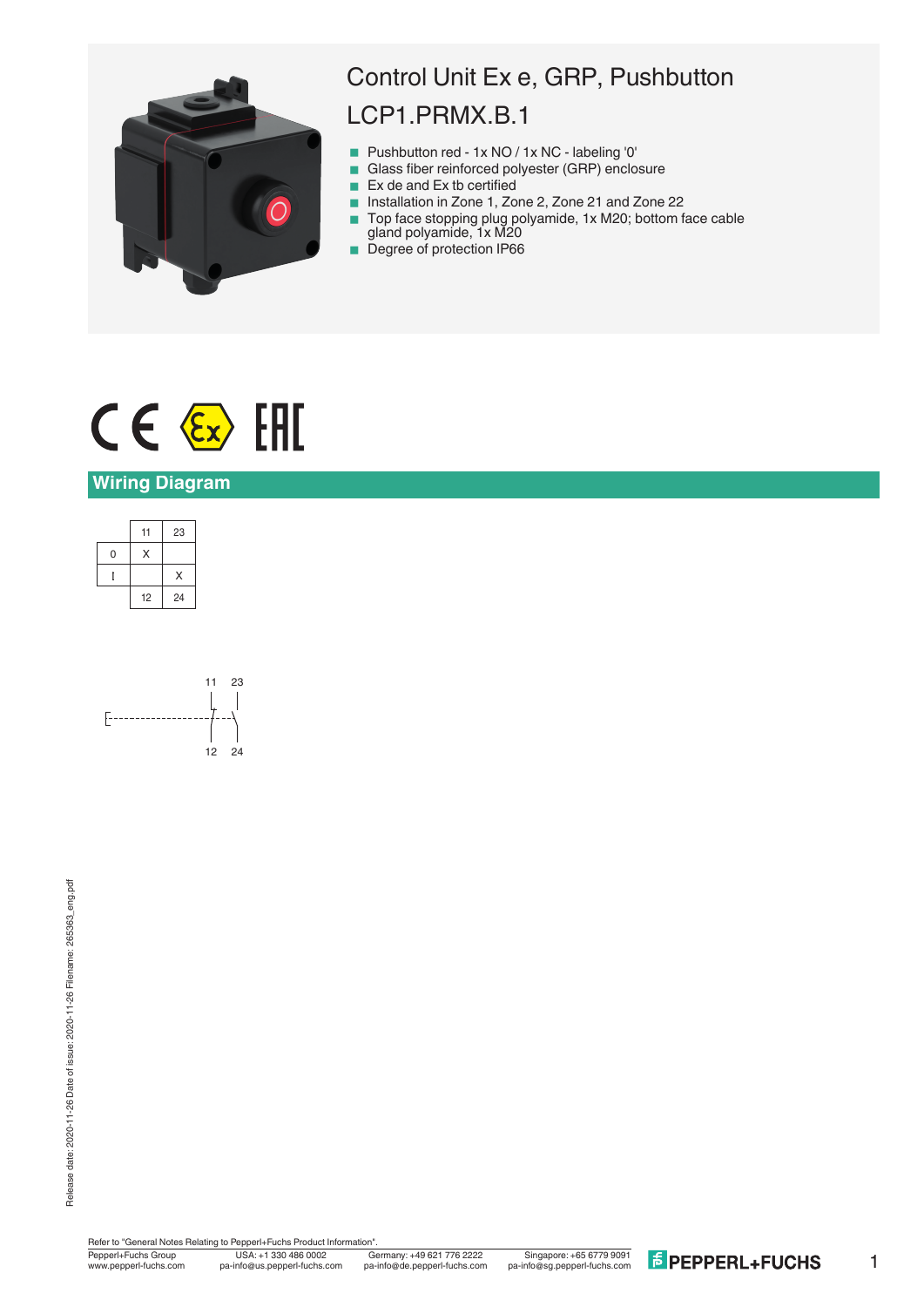#### **Dimensions**



Dimension values see data table. Image and drawing are generic for this device type and may deviate from the specific variant.

| Legend         |                                                   |
|----------------|---------------------------------------------------|
| A              | Height                                            |
| B              | Width                                             |
| C              | Depth                                             |
| C <sub>1</sub> | Depth with operating element                      |
| G              | Mounting holes distance, vertical                 |
| Н              | Mounting holes distance, horizontal               |
| J              | Mounting holes diameter                           |
| K              | Maximum external dimension with mounting brackets |
| [A]  [B]       | Cable entry faces                                 |

#### **Technical Data**

#### **Electrical specifications**

Release date: 2020-11-26 Date of issue: 2020-11-26 Filename: 265363\_eng.pdf

Release date: 2020-11-26 Date of issue: 2020-11-26 Filename: 265363\_eng.pdf

| ---------- <i>-</i> ---------------- |                                                                                            |
|--------------------------------------|--------------------------------------------------------------------------------------------|
| Operating voltage                    | 250 V max.                                                                                 |
| Operating current                    | 16 A max.                                                                                  |
| Terminal capacity                    | $2.5$ mm <sup>2</sup>                                                                      |
| <b>Function</b>                      | pushbutton                                                                                 |
| Color                                | red                                                                                        |
| Contact configuration                | 1x NO / 1x NC<br>all NC contacts have a direct opening action for emergency stop functions |

Refer to "General Notes Relating to Pepperl+Fuchs Product Information"<br>
Pepperl+Fuchs Group<br>
Www.pepperl-fuchs.com pa-info@us.pepperl-fuchs.com pa

 $\overline{\widehat{\mathcal{O}}}$ 

 $\bigcirc$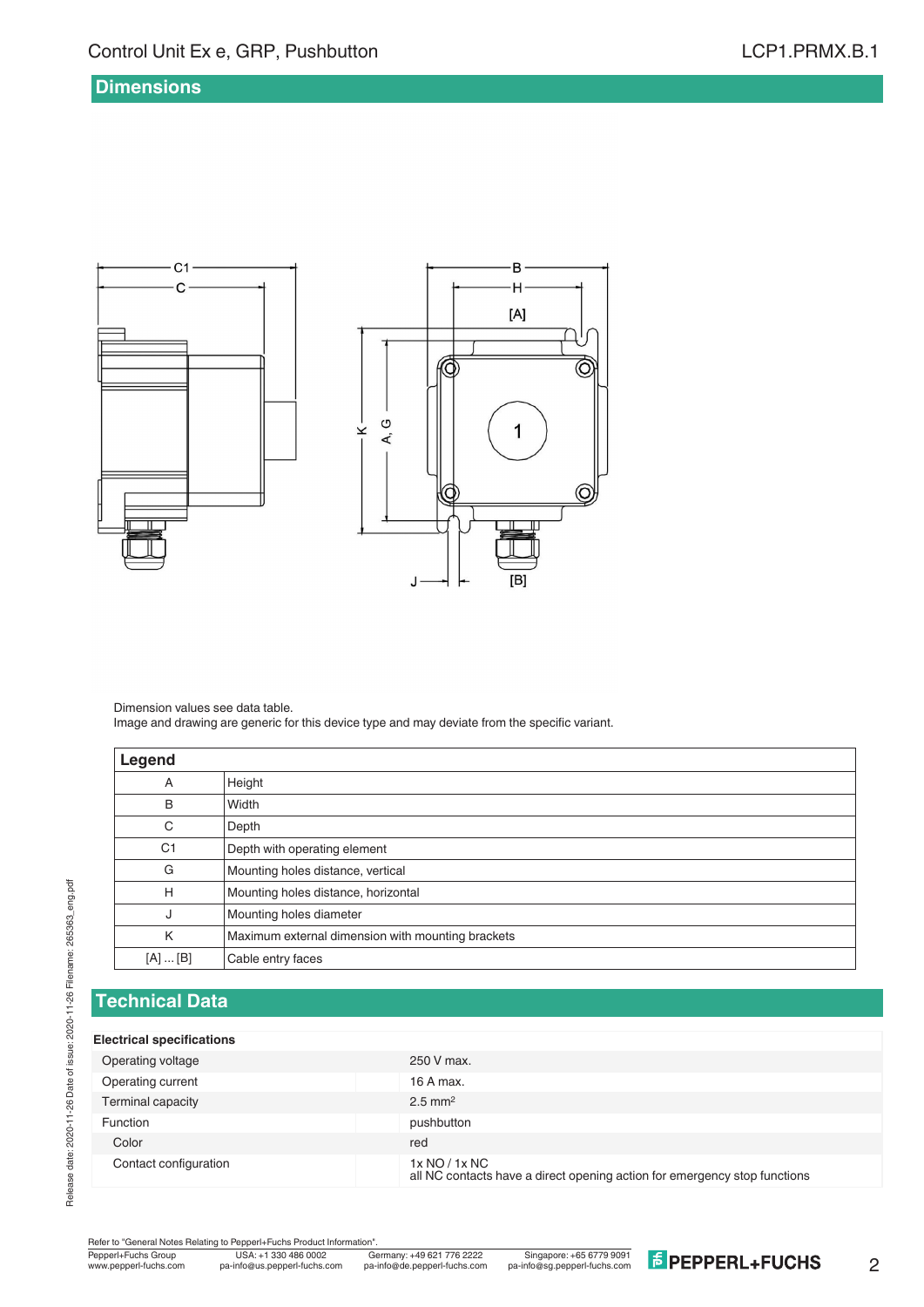**Technical Data**

| Usage category                                          | AC12 - 12  250 V AC - 16 A<br>AC15 - 12  250 V AC - 10 A<br>DC13 - 12  110 V DC - 1 A<br>DC13 - 12  24 V DC - 1A                       |
|---------------------------------------------------------|----------------------------------------------------------------------------------------------------------------------------------------|
| Number of poles                                         | $\overline{2}$                                                                                                                         |
| Labeling                                                | $\mathbf 0$                                                                                                                            |
| <b>Mechanical specifications</b>                        |                                                                                                                                        |
| Enclosure range                                         | <b>LCP</b>                                                                                                                             |
| Enclosure cover                                         | fully detachable                                                                                                                       |
| Cover fixing                                            | stainless steel socket cap head screws                                                                                                 |
| <b>Screws</b>                                           | M <sub>6</sub>                                                                                                                         |
| Number                                                  | 4                                                                                                                                      |
| Tightening torque                                       | 2 Nm                                                                                                                                   |
| Degree of protection                                    | <b>IP66</b>                                                                                                                            |
| Cable entry face A                                      |                                                                                                                                        |
| M20 quantity                                            | $\mathbf{1}$                                                                                                                           |
| M <sub>20</sub> series                                  | Stopping Plugs, Plastic                                                                                                                |
| M20 type                                                | SP.PE.M20.*                                                                                                                            |
| Cable entry face B                                      |                                                                                                                                        |
| M20 quantity                                            | $\mathbf{1}$                                                                                                                           |
| M <sub>20</sub> series                                  | Cable Glands, Plastic                                                                                                                  |
| M20 type                                                | CG.PEDS.M20.*                                                                                                                          |
| M20 clamping range                                      | $612$ mm                                                                                                                               |
| Defined entry area                                      | face A and face B                                                                                                                      |
| Material                                                |                                                                                                                                        |
| Enclosure                                               | carbon loaded, antistatic glass fiber reinforced polyester (GRP)                                                                       |
| Finish                                                  | inherent color black                                                                                                                   |
| Seal                                                    | one piece closed cell silicone                                                                                                         |
| Mass                                                    | $1.5$ kg                                                                                                                               |
| <b>Dimensions</b>                                       |                                                                                                                                        |
| Height (A)                                              | 110 mm                                                                                                                                 |
| Width (B)                                               | 110 mm                                                                                                                                 |
| Depth (C)                                               | 101 mm                                                                                                                                 |
| External dimension with operating element<br>(C1)       | 116 mm                                                                                                                                 |
| Mounting holes distance (G)                             | 110 mm                                                                                                                                 |
| Mounting holes distance (H)                             | 78 mm                                                                                                                                  |
| Mounting holes diameter (J)                             | 7 mm                                                                                                                                   |
| Maximum external dimension (K)                          | 125 mm                                                                                                                                 |
| Tightening torque                                       |                                                                                                                                        |
| Nut torque at enclosure (SW1)                           | see datasheets of cable glands                                                                                                         |
| Grounding                                               | 2.5 mm <sup>2</sup> grounding terminal                                                                                                 |
| <b>Ambient conditions</b>                               |                                                                                                                                        |
| Ambient temperature                                     | -40  55 °C (-40  131 °F) @ T4<br>$-4040 °C (-40104 °F) @ T6$                                                                           |
| Data for application in connection with hazardous areas |                                                                                                                                        |
| EU-type examination certificate                         | <b>CML 16 ATEX 3009X</b>                                                                                                               |
| Marking                                                 | $\circledcirc$ II 2 GD<br>Ex db eb mb IIC T* Gb<br>Ex tb IIIC T <sup>**</sup> °C Db<br>T6/T80 °C @ Ta +40 °C<br>T4/T130 °C @ Ta +55 °C |
| <b>International approvals</b>                          |                                                                                                                                        |
| <b>IECEx approval</b>                                   | IECEx CML 16.0008X                                                                                                                     |
| EAC approval                                            | RU C-DE.BH02.B.00016/18                                                                                                                |
| IA approval                                             | MASC S/18-0003X                                                                                                                        |

Refer to "General Notes Relating to Pepperl+Fuchs Product Information".